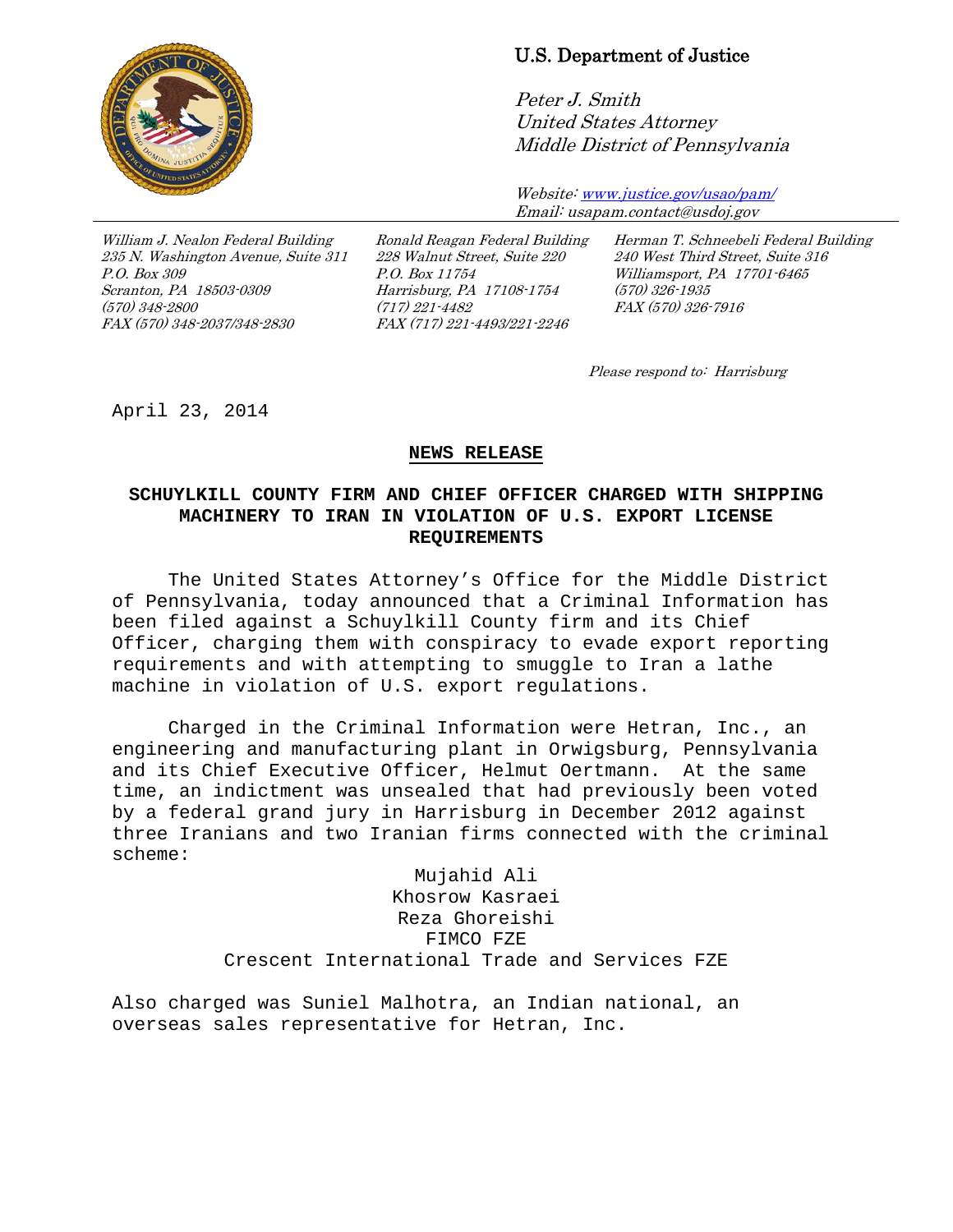According to U.S. Attorney Peter Smith, Hetran allegedly manufactured a horizontal lathe, also described as a bar peeling machine ("peeler"), valued at more than \$800,000 and weighing in excess of 50,000 pounds. A horizontal lathe, or peeling machine, is used in the production of high grade steel or "bright steel", a product used, among other things, in the manufacture of automobile and aircraft parts.

On or about June 2009, Hetran was allegedly contacted by representatives of FIMCO, an Iranian company with offices in Iran and the United Arab Emirates, and Crescent International, an affiliated company based in Dubai in the United Arab Emirates. FIMCO allegedly wanted to purchase the peeler. During negotiations, it became apparent that the peeler was intended for shipment to Iran. American companies are forbidden to ship "dual use" items (such as the peeler) to Iran without first obtaining a license from the U.S. Department of Commerce. Aware that it was unlikely that such a license would be granted, Hetran, Helmut Oertmann and other co-conspirators agreed to falsely state on the shipping documents that the end-user of the peeler was Crescent International in Dubai.

On June 17, 2012, Hetran allegedly caused the peeling machine to be shipped to Dubai in the United Arab Emirates, fraudulently listing Crescent International in Dubai as the enduser, knowing that the shipment was ultimately being sent to Iran in violation of federal law.

Hetran is charged with conspiring to violate the export laws of the United States, and is subject to a sentence of up to \$1,000,000. Helmut Oertmann, charged with attempting to smuggle goods from the United States to Iran, faces a potential penalty of up to 10 years imprisonment, a fine of up to \$250,000 and up to 5 years supervised release. The Iranian and Indian defendants are charged with conspiring to violate and with attempting to violate the export laws of the United States, each carrying potential penalties of up to 10 years imprisonment, a fine of up to \$250,000 and up to 5 years supervised release for the individual defendants and a \$1,000,000 fine for each corporate defendant.

The case was investigated by the Office of Export Enforcement of the U.S. Department of Commerce. The prosecution is being coordinated by Assistant U.S. Attorney Christy Fawcett and Senior Litigation Counsel Gordon Zubrod and is being overseen by the National Security Division of the U.S. Department of Justice.